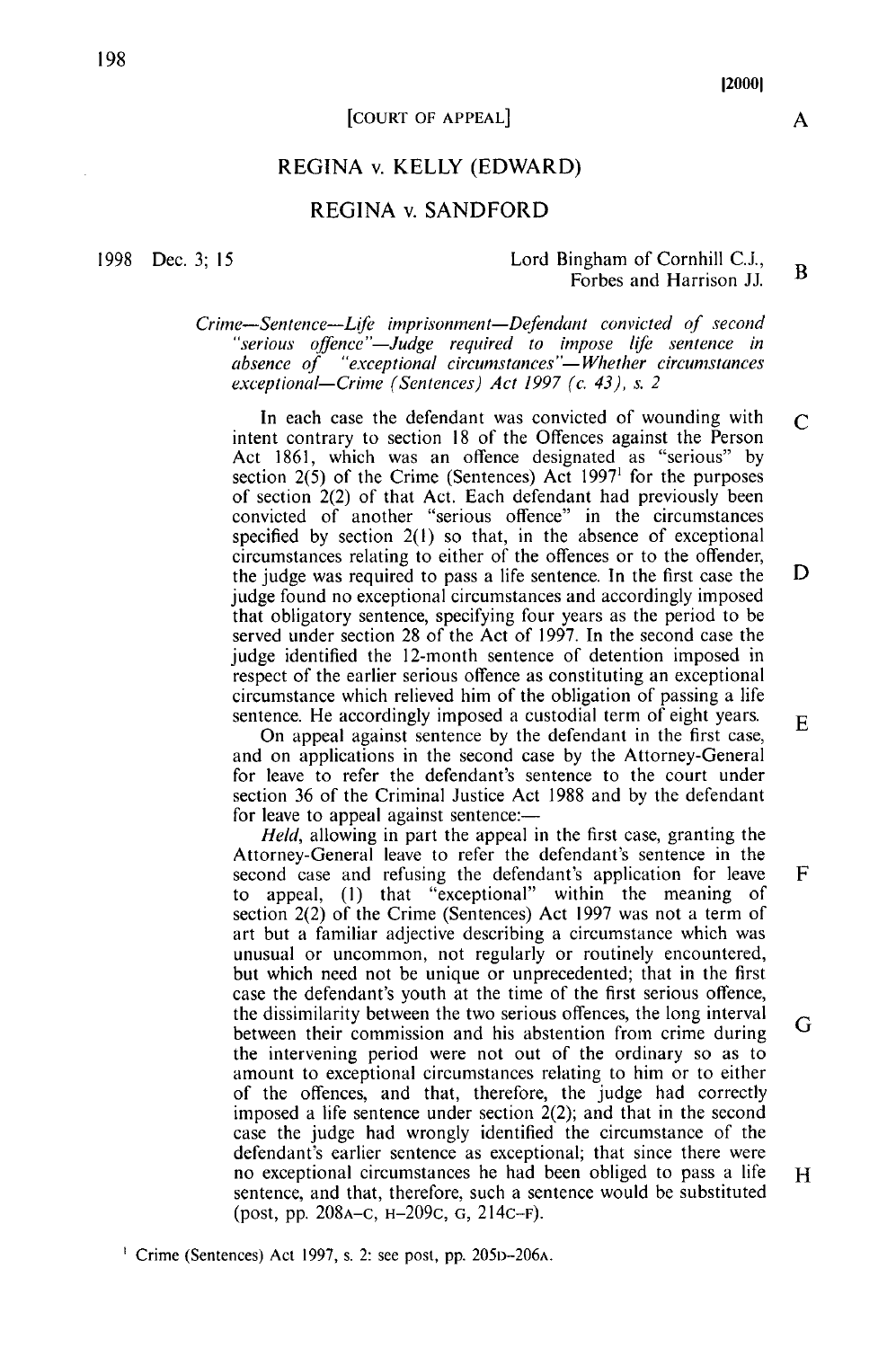(2) That the period to be specified under section 28 of the Act of 1997 on imposition of a discretionary life sentence should ordinarily approximate to one-half of the determinate sentence which would otherwise have been passed and time spent in custody before sentence should generally be taken into account in fixing the specified period: that in the first case a determinate sentence of six years and in the second case of seven years would have been appropriate and, taking account of time spent in custody by each defendant before sentence, a period of  $2\frac{1}{2}$  years would accordingly be specified in the first case and of  $3\frac{1}{4}$  years in the second case (post, pp. 210p-211<sub>B</sub>, c-D, 214<sub>G-H</sub>).

Reg. v. M. (Discretionary Life Sentence) [1999] 1 W.L.R. 485, C.A. applied.

Per curiam. Judges should, when specifying the period to be served under section 28, not only state what the determinate period would have been but also state publicly whether the specified period under section 28 is being reduced to take account of time spent in custody before sentence and, if not, the reasons for following that course (post, p.  $211B-C$ ).

The following cases are referred to in the judgment of the court:

Attorney-General's Reference (No. 34 of 1992) (1993) 15 Cr.App.R.(S.) 167, C.A.

Attorney-General's Reference (No. 47 of 1994) (1995) 16 Cr.App.R.(S.) 865,  $C.A.$ 

Attorney-General's Reference (No. 35 of 1995) [1996] 1 Cr.App.R.(S.) 413, C.A. Attorney-General's Reference (No. 32 of 1996) [1997] 1 Cr.App.R.(S.) 261, C.A. Reg. v. Avis [1998] 2 Cr.App.R.(S.) 178, C.A.

- Reg. v. Coles (Barrie) [1997] 2 Cr.App.R.(S.) 95, C.A.
- Reg. v. De Havilland (1983) 5 Cr. App. R. (S.) 109, C.A.
- Reg. v. Hodgson (1967) 52 Cr. App. R. 113, C.C.A.
- Reg. v. M. (Discretionary Life Sentence) [1999] 1 W.L.R. 485; [1998] 2 All E.R. 939, C.A.
- Reg. v. O'Dwyer (1986) 86 Cr. App. R. 313, C.A.
- Reg. v. Richards [1998] 1 Cr.App.R.(S.) 87, C.A.
- Reg. v. Secretary of State for the Home Department, Ex parte Brind [1991] 1 A.C. 696; [1991] 2 W.L.R. 588; [1991] 1 All E.R. 720, H.L.(E.)

The following additional cases were cited in argument:

Hogben v. United Kingdom (1986) 46 D. & R. 231

- Hussain v. United Kingdom (1996) 22 E.H.R.R. 1
- Ireland v. United Kingdom (1978) 2 E.H.R.R. 25
- Reg. v. Khan (Sultan) [1997] A.C. 558; [1996] 3 W.L.R. 162; [1996] 3 All E.R. 289, H.L.(E.)
	- Reg. v. Parole Board, Ex parte Watson [1996] 1 W.L.R. 906; [1996] 2 All E.R. 641. C.A.
	- Reg. v. Secretary of State for the Home Department, Ex parte Furber [1998] 1 All E.R. 23, D.C.
	- Tyrer v. United Kingdom (1978) 2 E.H.R.R. 1
- Van Droogenbroeck v. Belgium (1982) 4 E.H.R.R. 443
- Weeks v. United Kingdom (1987) 10 E.H.R.R. 293
- Winterwerp v. The Netherlands (1979) 2 E.H.R.R. 387
- Wynne v. United Kingdom (1994) 19 E.H.R.R. 333
	- $X$  v. United Kingdom (1981) 4 E.H.R.R. 188

 $\overline{C}$ 

A

E

D

- $\overline{F}$
-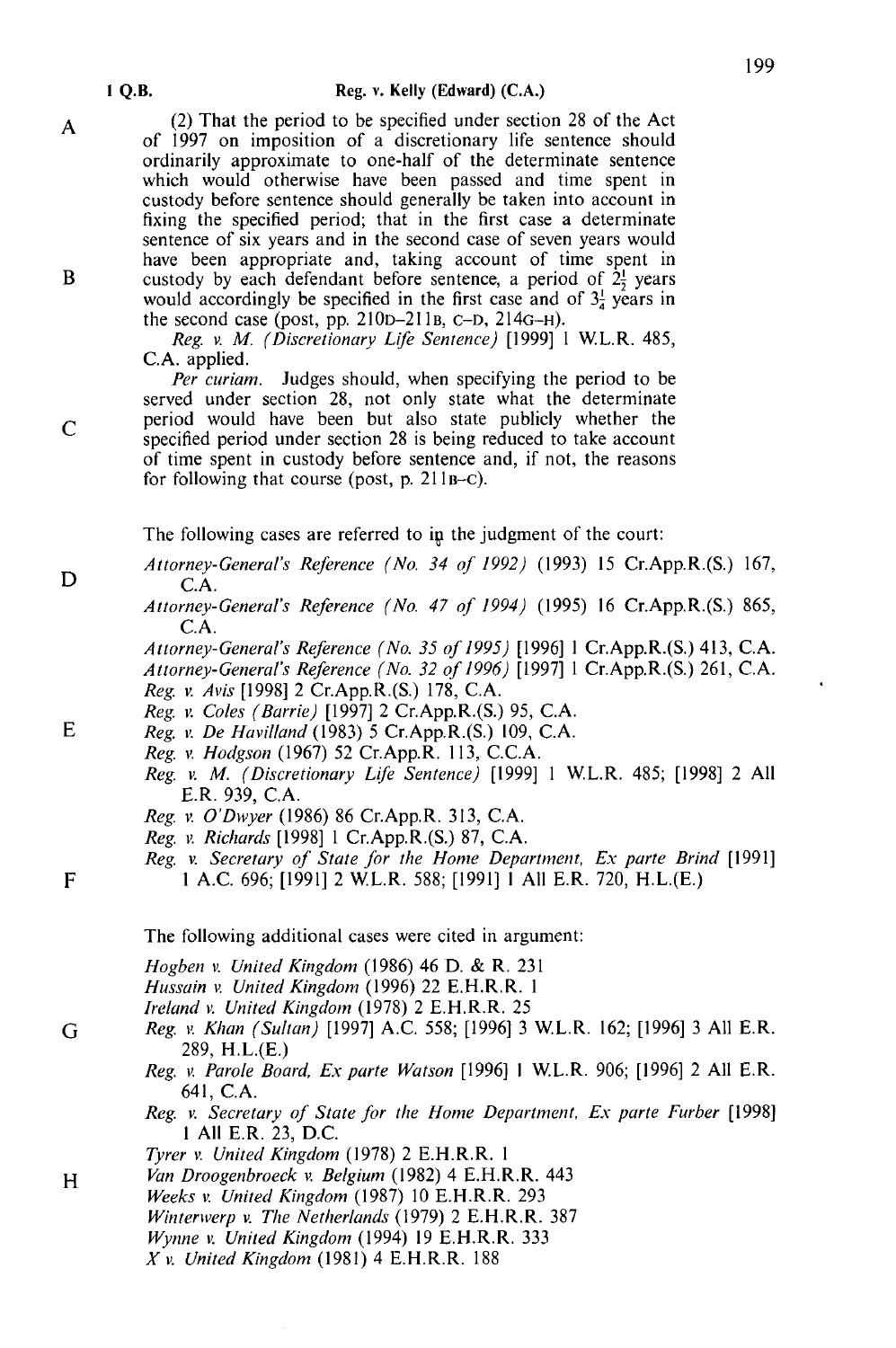On 18 June 1998 in the Crown Court at Southwark Terence Sandford was convicted of offences of wounding with intent contrary to section 18

The following additional cases, although not cited, were referred to in the  $\mathbf{A}$ skeleton arguments:

- Pepper v. Hart [1993] A.C. 593; [1992] 3 W.L.R. 1032; [1993] 1 All E.R. 42,  $H.L.E.$
- Practice Direction (Crime: Life Sentences) [1993] 1 W.L.R. 223; [1993] 1 All E.R. 747, C.A.
- Reg. v. Crow (1994) 16 Cr.App.R.(S.) 409, C.A.
- Reg. v. D. (1994) 16 Cr.App.R.(S.) 564, C.A.
- Reg. v. Gabbidon [1997] 2 Cr.App.R.(S.) 19, C.A.
- Reg. v. Lowery (1992) 14 Cr.App.R.(S.) 485, C.A.
- Reg. v. Mansell (1994) 15 Cr.App.R.(S.) 771, C.A.
- Reg. v. Meek (1995) 16 Cr.App.R.(S.) 1003, C.A.
- Reg. v. Okinikan [1993] 1 W.L.R. 173; [1993] 2 All E.R. 5, C.A.
- Reg. v. Robinson [1997] 2 Cr.App.R.(S.) 35, C.A.
- Reg. v. Secretary of State for the Home Department, Ex parte Norney (1995)  $\mathsf{C}$ 7 Admin.L.R. 861
- Reg. v. Secretary of State for Transport, Ex parte Factortame Ltd. [1990] 2 A.C. 85: [1989] 2 W.L.R. 997: [1989] 2 All E.R. 692, H.L.(E.)

APPEAL against sentence.

### $\overline{a}$ REGINA V. KELLY

D On 19 March 1998 in the Crown Court at Middlesex Guildhall the defendant, Edward Kelly, was convicted of wounding with intent contrary to section 18 of the Offences against the Person Act 1861 (24 & 25 Vict. c. 100). By reason of a previous conviction in 1980 of robbery with a firearm he qualified under section 2 of the Crime (Sentences) Act 1997 for an automatic life sentence. On 1 May 1998 Judge Fabyan Evans sentenced him to life imprisonment pursuant to section 2 of the Act of 1997, E specifying for the purposes of section 28 of the Act four years as the appropriate period to be served. The defendant appealed against sentence on the grounds that (1) there were exceptional circumstances relevant both to the offences and the offender which should have caused the judge not to have imposed an indeterminate sentence, namely, (a) his youth at the time of the first qualifying offence, (b) an interval of 18 years between the  $\mathbf{F}$ two offences, (c) the dissimilar nature of the offences, (d) the characterisation of the defendant as not dangerous, (e) that the offence as committed was not particularly grave, (f) the sentence was disproportionate as a punishment and contrary to article 3 of the European Convention for the Protection of Human Rights and Fundamental Freedoms (1953) (Cmd. 8969) and imposed in effect a retrospective penalty contrary to article 7 of the Convention; (2) the power conferred by the Act of 1997 to G impose a life sentence in circumstances such as the present was in breach of articles 3 and 7 of the Convention and, alternatively, if a life sentence was correctly imposed the tariff element fixed by the judge was excessive.

The facts are stated in the judgment of the court.

**APPLICATIONS** 

#### REGINA V. SANDFORD

 $\overline{B}$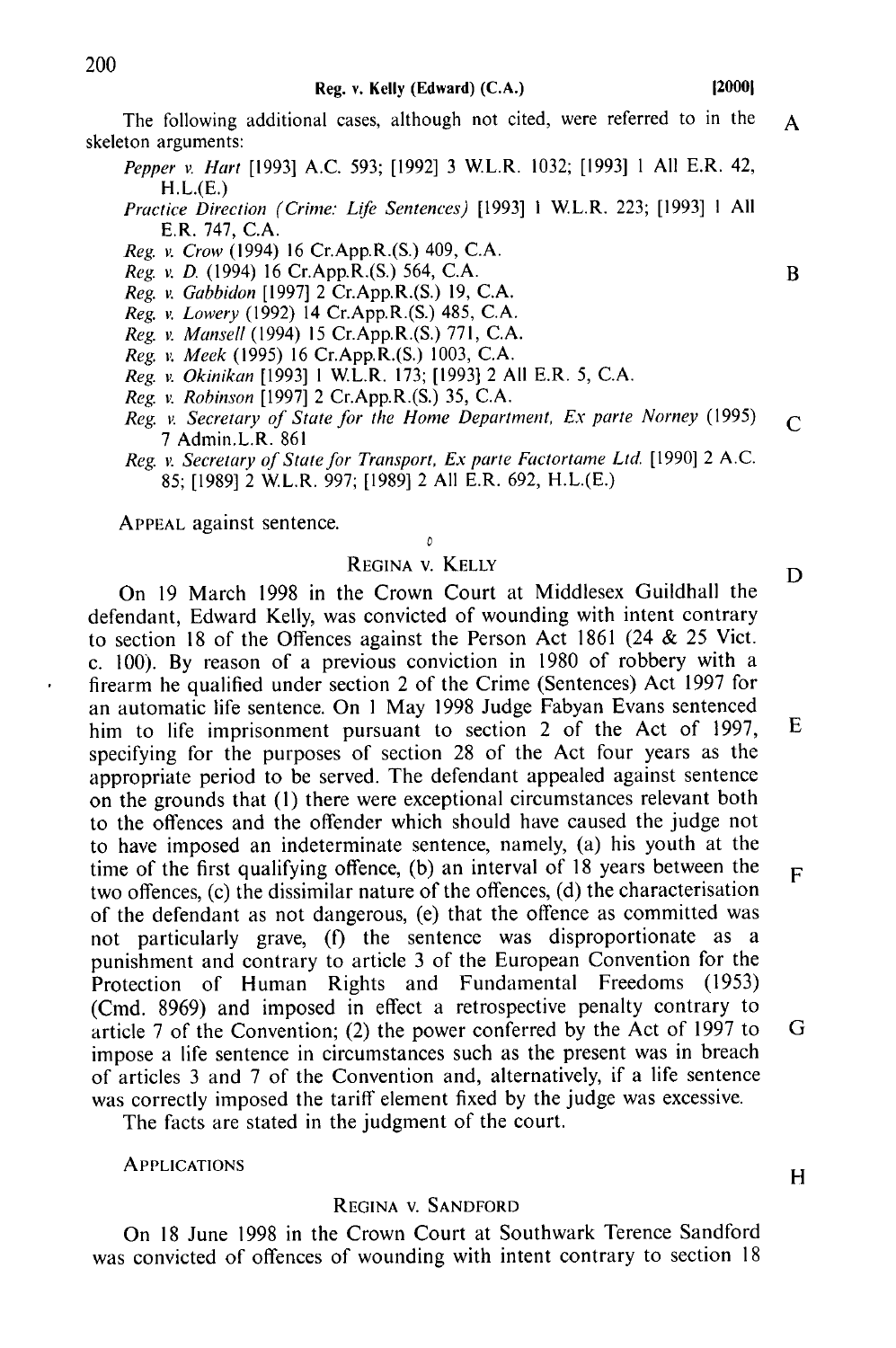- of the Offences against the Person Act 1861 and actual bodily harm  $\mathbf{A}$ contrary to section 47 of the Act of 1861. By reason of a previous conviction in 1990 of an offence contrary to section 18 of the Firearms Act 1968 he qualified under section 2 of the Act of 1997 for an automatic life sentence. On 10 July 1998 Mr. Recorder Tudor Owen imposed sentences of eight years' for the first offence and of  $2\frac{1}{2}$  years' concurrent for the second offence.
- $\overline{\mathbf{R}}$ By a reference dated 5 August 1998 the Attorney-General sought leave to refer the eight-year sentence to the Court of Appeal under section 36 of the Criminal Justice Act 1988 on the grounds that (1) it was wrong in principle and the judge erred in finding exceptional circumstances relating to the offences and the offender which justified a determinate custodial sentence; (2) by reason of his previous conviction of a serious offence within the meaning of section  $2(5)$  of the Act of 1997 together with his  $\overline{C}$ instant conviction the defendant qualified for an automatic life sentence; (3) the offence was aggravated, inter alia, by the brutal and unprovoked nature of the attack, the use of a glass as a weapon, the breaking of the glass before its use, and the extent and seriousness of the injuries inflicted. and (4) there were no mitigating features.
- The defendant applied for leave to appeal against sentence on the D grounds that (1) the sentence of eight years' was manifestly excessive given that the offence was not in the most serious category of such offences and (2) the judge failed to take account of the defendant's age and personal circumstances.

The facts are stated in the judgment of the court.

 $E$ William Clegg Q.C. and James Sturman, assigned by the Registrar of Criminal Appeals, for the defendant in the first case. The issue is: what circumstances are capable of being "exceptional" within the meaning of section 2 of the Crime (Sentences) Act 1997 so as to displace the court's otherwise mandatory duty under that Act to impose a life sentence where the conditions in section  $2(1)$  are satisfied?

The European Convention for the Protection of Human Rights and  $F$ Fundamental Freedoms (1953) (Cmd. 8969), although incorporated by the Human Rights Act 1998, will not become part of English law until that Act is brought into force. The courts, however, have been anxious to avoid inconsistency between the Convention and domestic law: see Reg. v. Khan (Sultan) [1997] A.C. 558. The Convention when incorporated will expressly require the courts to read and give effect to primary legislation in a way

which, in so far as possible, is compatible with the Convention. Until then G the courts must interpret section 2 of the Act of 1997 in accordance with the presumption that Parliament does not legislate in breach of the Crown's international treaty obligations. Any ambiguity in legislation should be resolved conformably with the Convention, in particular, where the provision in question was enacted after the treaty obligation arose: see Reg. v. Secretary of State for the Home Department, Ex parte Brind [1991]  $H$ 1 A.C. 696.

It is to be presumed that a defendant who satisfies the statutory conditions will receive a sentence of life imprisonment under section 2 of the Act of 1997 for the second qualifying offence, but the presumption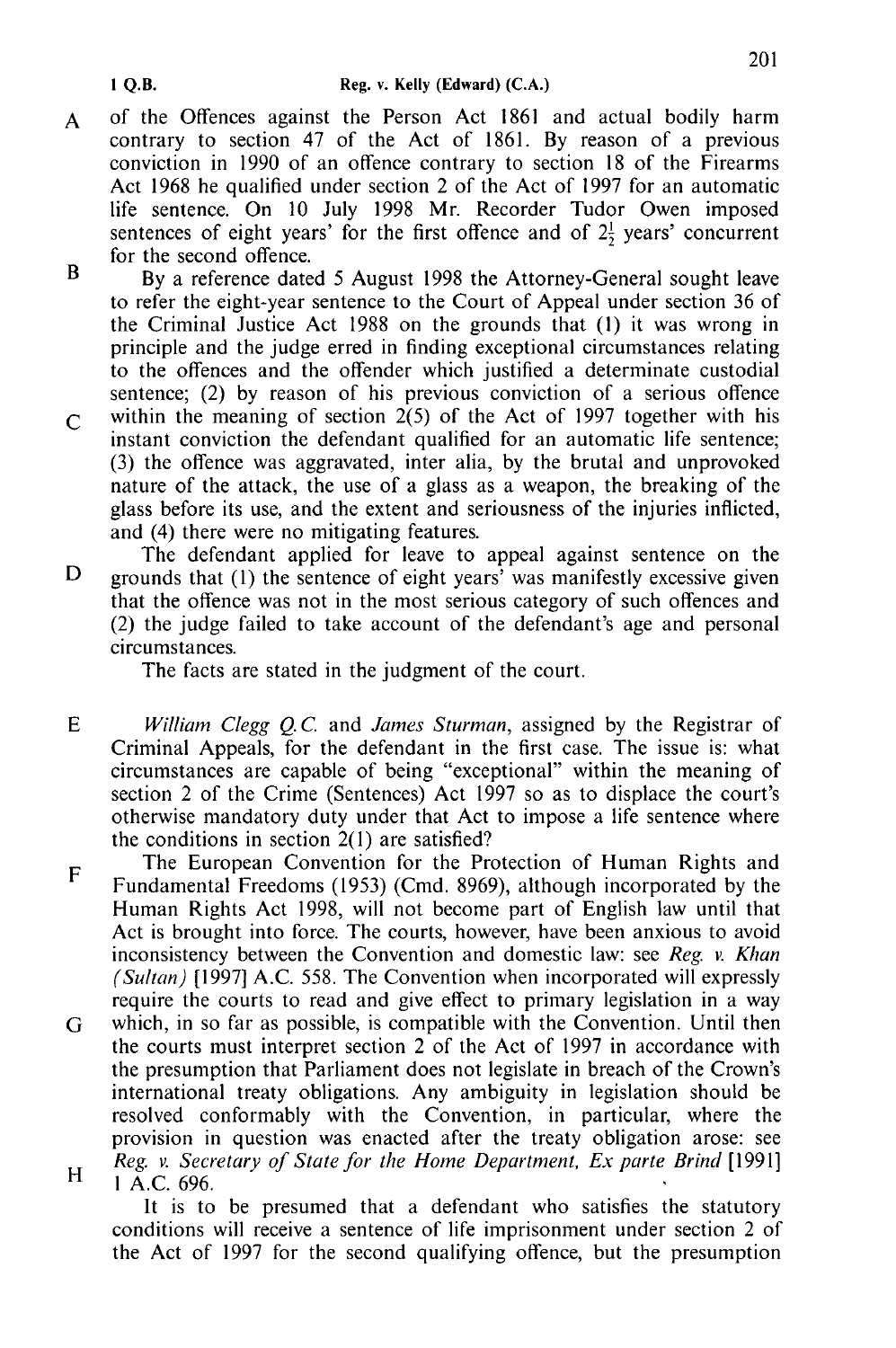120001

may be rebutted by exceptional circumstances relating to either the offences  $\mathbf{A}$ or the defendant. In enacting that provision Parliament has assumed that the second offence demonstrates that the offender is likely to reoffend and therefore, to represent a continuing danger to the public. In the case of such an offender an indeterminate life sentence is justified and not contrary to European law. It is unlikely that Parliament intended to imprison indefinitely an offender who does not represent such a danger. To do so  $\mathbf{R}$ will place the offender in the unfair position that once the tariff period has expired and the Parole Board has recommended his release, he will be released on licence and be subject to recall under section 39 of the Criminal Justice Act 1991: see Reg. v. Parole Board. Ex parte Watson [1996] 1 W.L.R. 906. Where the defendant can show, on a balance of probabilities, that he poses no continuing danger or risk to the public, that amounts to an exceptional circumstance for not passing a life sentence. [Reference was  $\mathsf{C}$ made to Weeks v. United Kingdom (1987) 10 E.H.R.R. 293; Hussain v. United Kingdom (1996) 22 E.H.R.R. 1; Winterwerp v. The Netherlands (1979) 2 E.H.R.R. 387; X v. United Kingdom (1981) 4 E.H.R.R. 188 and Van Droogenbroeck v. Belgium (1982) 4 E.H.R.R. 443.]

In construing section 2 "exceptional" should be given its ordinary meaning, namely, "of the nature of or forming an exception, unusual:" see D The Shorter Oxford English Dictionary. By contrast. "exceptional circumstances" have been interpreted in a restrictive sense in other legislation: see, e.g., section 22 of the Powers of Criminal Courts Act 1973. However, that interpretation should not influence that given to later legislation concerning different subject matter.

Dorian Lovell-Pank O.C. for the defendant in the second case, adopting the argument of the defendant in the first case. On its face section 2 of the E Act of 1997 invites anomaly and injustice. Those evils can be reduced if "exceptional" is given a broad interpretation. Section 2 should be given a construction analogous to the plain wording of sections 3 and 4 so as to enable the court to dispense with an indeterminate sentence where the circumstances would make it uniust to impose it.

David Perry as amicus curiae in the first case and for the Attorney-F General in the second case. A custodial sentence should, generally, be commensurate with the seriousness of the offence. As an exception to the general rule, Parliament provided that the court may impose a longer than commensurate sentence where special risk to the public is established and a proportionate sentence will not provide adequate public protection: section 2(2) of the Criminal Justice Act 1991. Parliament intended to create in section 2 of the Crime (Sentences) Act 1997 a further exception G to ensure that (1) offenders convicted for a second time of a violent or sexual offence are not released from prison if they continue to pose a real danger to the public and that (2) those who are released will remain under supervision and subject to recall for the rest of their lives: see "Protecting the Public" (March 1996, Cmnd. 3190).

Parliament intended that an offender sentenced under section  $2(4)$ H should receive an automatic, but not a mandatory, life sentence with the consequence that he becomes a discretionary life sentence prisoner. As such he will be informed by the court at the time of sentence what period should expire before he can be considered for early release; see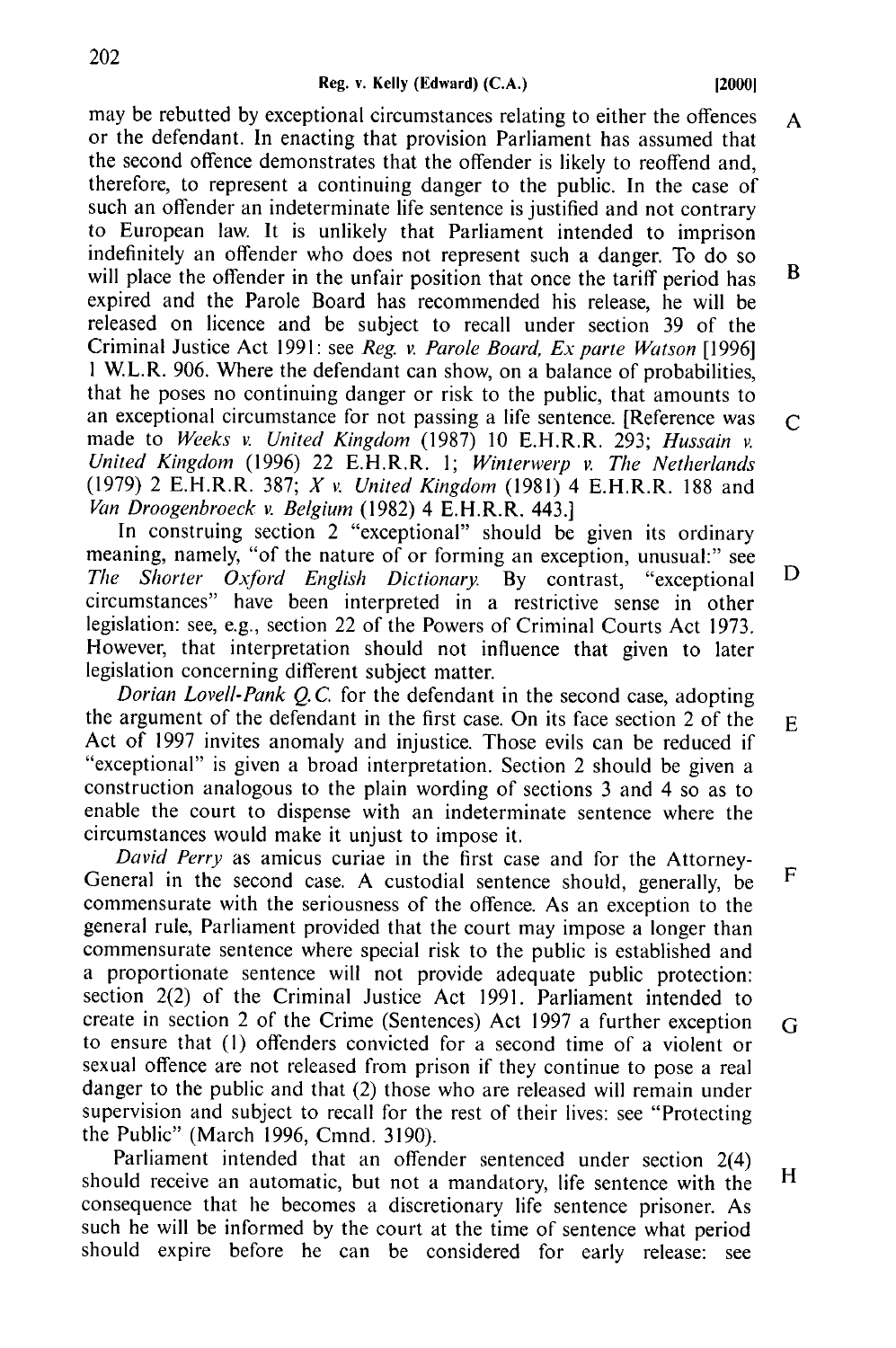- section 28(2) and (3) of the Act of 1997. The specified period should be  $\mathbf{A}$ set between one-half and two-thirds of the notional determinate sentence appropriate for the offence in question, allowance being made for any mitigating factor, such as a plea of guilty, and deduction being made for any remand time spent in custody: see Reg. v. Secretary of State for the Home Department,  $Ex$  parte Furber [1998]  $\vert$  All E.R. 23 and Reg. v. M. (Discretionary Life Sentence) [1999] 1 W.L.R. 485. After expiry of the  $\overline{\mathbf{B}}$ tariff period a discretionary life sentence prisoner's case for early release is
- considered by the Parole Board under a regime which is not contrary to European law.

The thrust of the European jurisprudence is limited, its aim being to achieve cross-border harmonisation of procedural safeguards against arbitrariness, but not of substantive sentencing policy: see *Ireland v. United* 

- Kingdom  $(1978)$  2 E.H.R.R. 25; Tyrer v. United Kingdom (1978)  $\overline{C}$ 2 E.H.R.R. 1; Wynne v. United Kingdom (1994) 19 E.H.R.R. 333;  $X$  v. United Kingdom (1981) 4 E.H.R.R. 188 and Hogben v. United Kingdom  $(1986)$  46 D, & R, 231. An automatic life sentence under section 2 does not appear to offend article 3 of the Convention since the sentence is imposed by a competent court following conviction for an offence which carries life imprisonment, the sentencing court's specification of the tariff
- D will be of a period proportionate to the seriousness of the offence, and on its expiry the offender's release is reviewed and directed by a statutory body. [Reference was made to *Ireland v. United Kingdom*, 2 E.H.R.R. 25; Tyrer v. United Kingdom, 2 E.H.R.R. 1: Van Droogenbroeck v. Belgium (1982) 4 E.H.R.R. 443; Weeks v. United Kingdom (1987) 10 E.H.R.R. 293, 311; Hussain v. United Kingdom (1996) 22  $E.H.R.R.$  1, 25.] In any event,
- the Convention is not yet part of English law. When the Human Rights E. Act 1998 comes into force the courts will be required to read primary legislation in a manner which is compatible with the Convention. A declaration of incompatibility made by the Court of Appeal does not, however, affect the validity or enforceability of the statute but confers on the executive a power to amend it.

The phrase "exceptional circumstances" in section 2 should be  $\mathbf F$ interpreted narrowly and consistently with the same expression in section  $22(2)(b)$  of the Powers of Criminal Courts Act 1973. By contrast, the wording "unjust in all the circumstances," in sections 3 and 4 of the Act of 1997 indicates the conferral on the court of a wider discretion than that under section 2. A sentence which would be "unjust in all the circumstances" would not of itself amount to "exceptional circumstances."

- What are clearly not "exceptional circumstances," because they are G common to many offences and offenders, are (i) the offender's youth at the time of the first qualifying offence and (ii) a long interval between the two offences. Given the variety of offences qualifying as "serious" in section 2 the dissimilar nature of the two qualifying offences in any particular case cannot be exceptional. The fact that pre-sentence and psychiatric reports
- state that the offender is not dangerous cannot be an exceptional  $H$ circumstance. If the requirement to impose an automatic life sentence under section 2 of the Act of 1997 could be avoided in all cases where the offender could not be termed a danger to the public there would be little difference between the principles governing discretionary and automatic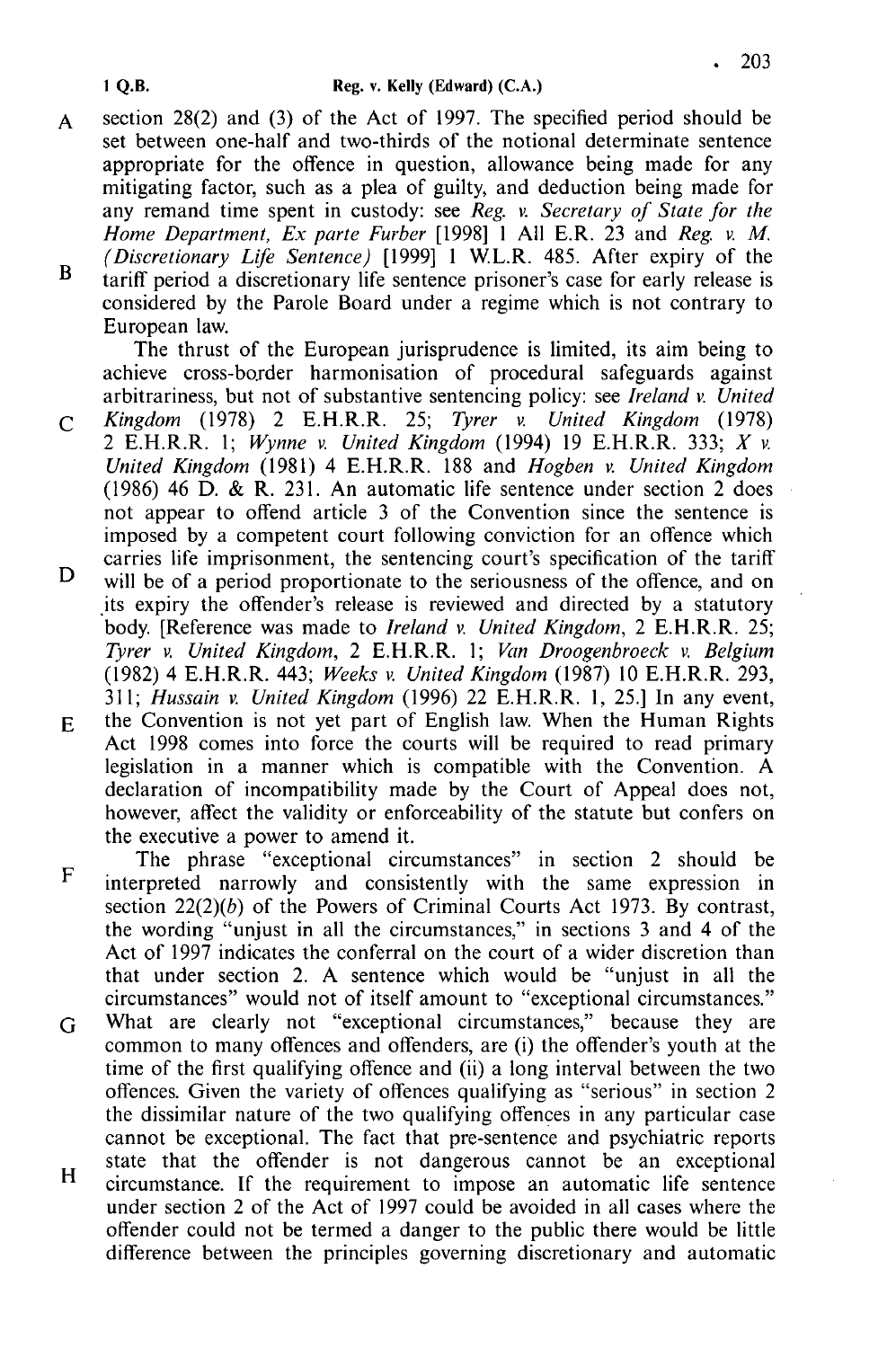Reg. v. Kelly (Edward) (C.A.)

life sentences. Since the Act of 1997 marks a departure from the principle  $\Lambda$ of proportionality in sentencing the fact that the second qualifying offence was not of the most serious of its kind cannot be an exceptional circumstance.

Clegg O.C. replied.

Cur adv vult

15 December. LORD BINGHAM OF CORNHILL C.J. handed down the following judgment of the court.

### REGINA V. KELLY

The defendant, who is now aged 38, appeals against the sentence of life  $\mathbf C$ imprisonment imposed upon him in the Crown Court at Middlesex Guildhall on 1 May 1998. The sentence was passed under section 2 of the Crime (Sentences) Act 1997 following the defendant's conviction by a jury on 19 March 1998 of one count of wounding with intent to cause grievous bodily harm contrary to section 18 of the Offences against the Person Act 1861. The judge specified four years as the term to be served under section  $28(2)(b)$  of the Act. In imposing this life sentence the trial judge D concluded that there were no exceptional circumstances which would justify him in not passing such a sentence.

The defendant submits on appeal that the judge was wrong so to conclude. Alternatively, he submits that the relevant provisions of the Act of 1997 should be construed in a manner compatible with the European Convention for the Protection of Human Rights and Fundamental Freedoms and that, so construed, a discretionary life sentence should not have been imposed. In the further alternative he submits that the term of four years specified by the judge was too long.

The section 18 offence of which the defendant was convicted on 19 March 1998 was committed on 14 October 1997. The victim, Mr. Alex Humphrey was a commuter who regularly used the Caledonian Road railway station. On 14 October Mr. Humphrey was returning home from  $\overline{F}$ work via the railway station when he saw a group of about six boys in their very early teens bullying a girl. He intervened to stop them. The girl ran away, but the boys diverted their attention to Mr. Humphrey, whom they began to taunt and at whom they began to throw stones. After an unsuccessful attempt to chase them off, Mr. Humphrey picked up a large stone and threw it at the group of boys, striking one of them. This aggravated the situation and the boys then confronted Mr. Humphrey on G the platform. Some of them continued to throw missiles at him, while others abused him verbally.

The defendant had been in a shelter on the opposite platform sharing a can of cider with his brother and a woman. One of the missiles struck the shelter and the defendant came out. He asked one of the boys what was going on, and was told that Mr. Humphrey had thrown a stone and  $H$ injured someone. The defendant crossed the tracks to where Mr. Humphrey was being confronted by at least two of the group. At this stage the defendant was not acting aggressively, and appeared to be assuming the role of a peacemaker. But he then grabbed Mr. Humphrey around the

 $\mathbf{R}$ 

 $E$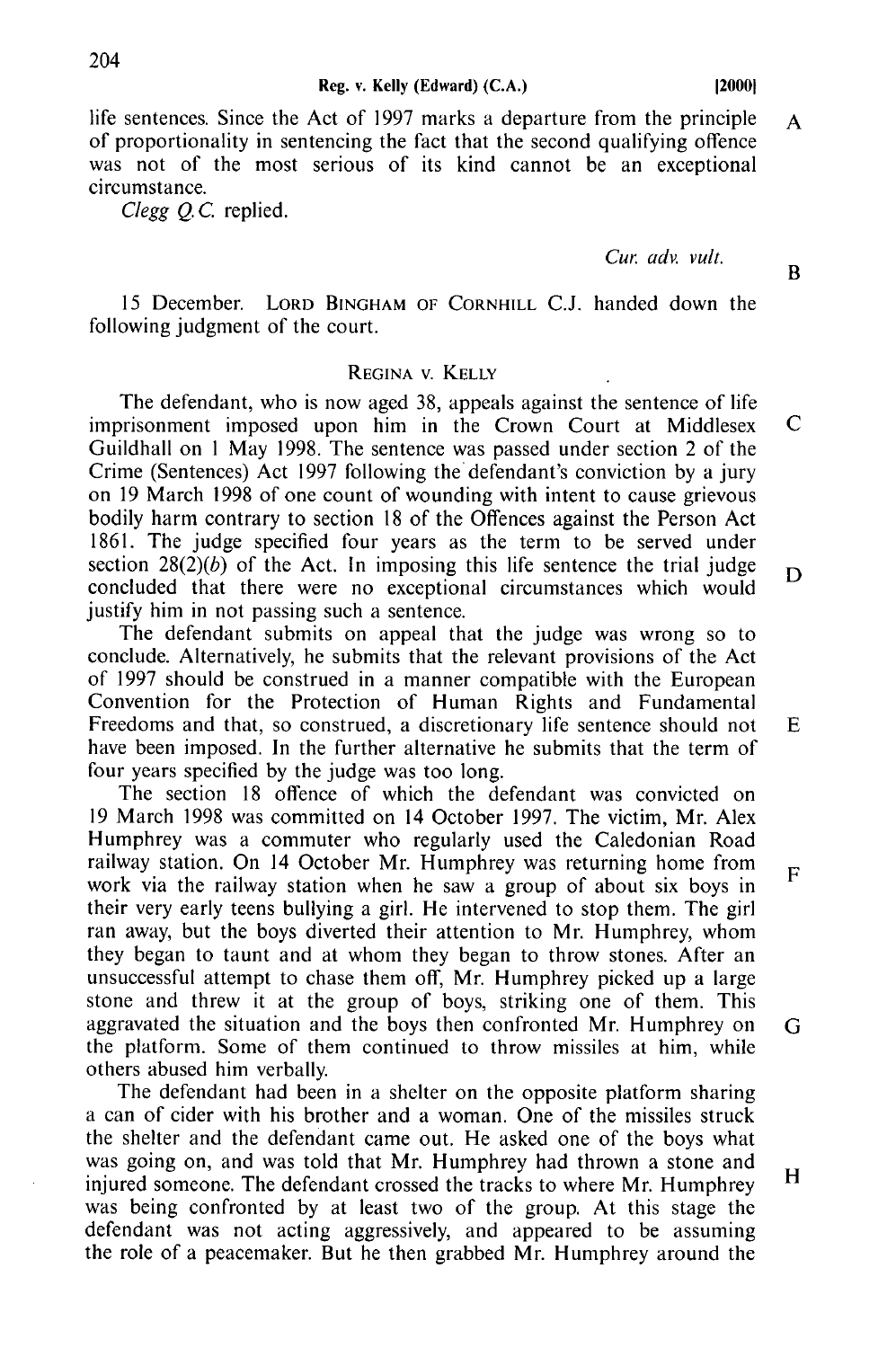- neck, and the two of them fell to the ground. The defendant managed to  $\mathbf{A}$ sit astride Mr. Humphrey, and threw a number of punches into his face. The group of boys joined in kicking Mr. Humphrey to the head and body and threw stones at his face. The defendant threw a few more punches. then got up, took some steps backwards, and kicked Mr. Humphrey (who was still on the ground) in the face about four times. The boys joined in the kicking until the group dispersed.
- $\overline{\mathbf{R}}$ Mr. Humphrey suffered a fractured right cheek bone, and for some time after the attack complained of blurred vision and headaches. He lost two teeth and suffers a watery eve.

The defendant was arrested very shortly after this attack and in interview denied the assault, claiming that he had gone to intercede in the argument and had himself been a victim of violence. At the trial he denied the offence but was convicted.

This was a serious offence of violence. Applying the sentencing principles established by sections 1 and 2 of the Criminal Justice Act 1991. any sentencing court would have been bound to impose a custodial sentence of significant length, having regard to the criminality of the defendant, the need to protect the public and all relevant facts concerning the offence and the offender. Abundant guidance on the appropriate length of sentence for such an offence is to be found in the decided cases.

The sentencing regime established by the Act of 1991 was, however, modified by the Crime (Sentences) Act 1997. Section 2 of that Act, brought into force on 1 October 1997, provides:

"(1) This section applies where  $(a)$  a person is convicted of a serious offence committed after the commencement of this section; and  $(b)$  at the time when that offence was committed, he was 18 or over and had been convicted in any part of the United Kingdom of another serious offence. (2) The court shall impose a life sentence, that is to say— $(a)$  where the person is 21 or over, a sentence of imprisonment for life;  $(b)$  where he is under 21, a sentence of custody for life under section 8(2) of the Criminal Justice Act 1982 ('the 1982 Act'), unless the court is of the opinion that there are exceptional circumstances relating to either of the offences or to the offender which justify its not doing so. (3) Where the court does not impose a life sentence, it shall state in open court that it is of that opinion and what the exceptional circumstances are. (4) An offence the sentence for which is imposed under subsection (2) above shall not be regarded as an offence the sentence for which is fixed by law. (5) An offence committed in England and Wales is a serious offence for the purposes of this section if it is any of the following, namely— $(a)$  an attempt to commit murder, a conspiracy to commit murder or an incitement to murder: (b) an offence under section 4 of the Offences against the Person Act 1861 (soliciting murder); (c) manslaughter; (d) an offence under section 18 of the Offences against the Person Act 1861 (wounding, or causing grievous bodily harm, with intent);  $(e)$  rape or an attempt to commit rape;  $(f)$  an offence under section 5 of the Sexual Offences Act 1956 (intercourse with a girl under 13); (g) an offence under section 16 (possession of a firearm with intent to injure), section 17 (use of a firearm to resist arrest) or section 18 (carrying a

 $\overline{C}$ 

 $\mathbf D$ 

 $E$ 

 $\mathbf{F}$ 

G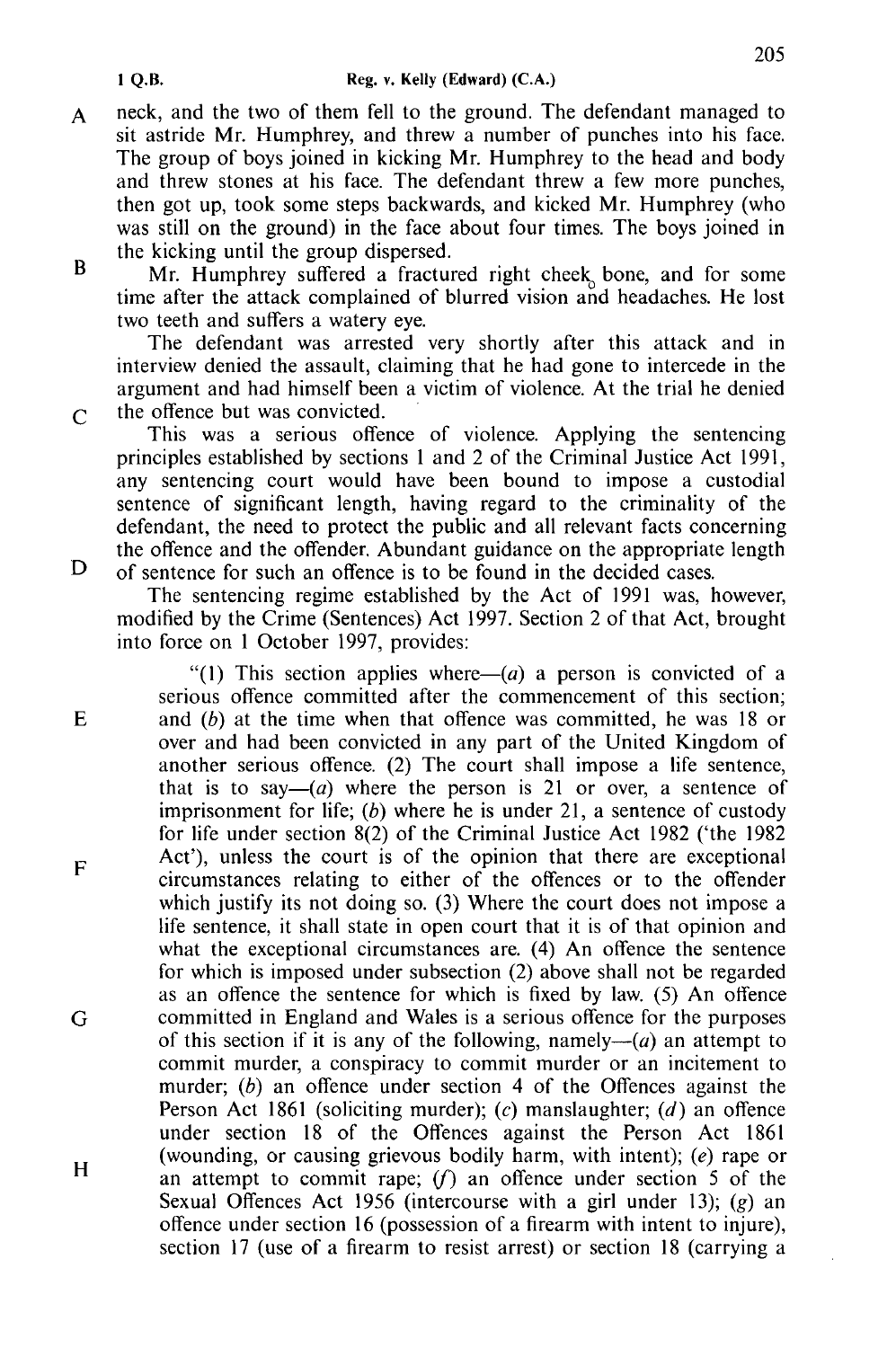firearm with criminal intent) of the Firearms Act 1968; and  $\mathbf{A}$  $(h)$  robbery where, at some time during the commission of the offence. the offender had in his possession a firearm or imitation firearm within the meaning of that Act."

Sections 3 and 4 of the Act of 1997 impose mandatory penalties, of seven and three years respectively, on third conviction of class A drug trafficking offences and domestic burglaries. In each case the third offence, to attract the operation of the respective section, must have been committed after the commencement of the relevant section, at a time when the offender was aged 18 or over, and when he had previously been convicted of two other offences of the same kind: one of those other offences must have been committed after conviction of another; and in the case of domestic burglaries, both the earlier offences must have been committed after the commencement of the relevant section. Both sections oblige the court to impose a custodial sentence of the specified length where the statutory conditions are fulfilled

"except where the court is of the opinion that there are specific circumstances which— $(a)$  relate to any of the offences or to the offender; and  $(b)$  would make the prescribed custodial sentence uniust in all the circumstances."

The court is obliged, where it does not impose the mandatory minimum sentence, to state in open court that it is of the opinion specified and what the specific circumstances are.

The offence of which the appellant was convicted on 19 March 1998 fell within section  $2(5)(d)$  of the Act of 1997. That offence was committed on 14 October 1997, after the commencement of the section. Therefore the condition in section  $2(1)(a)$  was satisfied. When that offence was committed the defendant was aged 37. He had previously been convicted in England of another "serious offence" within the meaning of section  $2(5)$ , namely an offence falling within section  $2(5)(h)$ . On 26 March 1980, at the Central Criminal Court, the defendant, then aged 19, had pleaded guilty to three counts of robbery and one of attempted robbery and had been sentenced to a total of 14 years' detention. Those offences had been committed in 1979, jointly with co-defendants aged 38 and 28. During the robberies firearms had been carried, and on one occasion a firearm had been discharged by the defendant which had injured two members of the public. Those injuries had not been particularly serious, but had required hospital treatment. It follows that the conditions in section  $2(1)(b)$  of the Act of 1997 were also satisfied.

Upon the defendant's conviction of the section 18 offence on 19 March 1998, the court was accordingly obliged to impose a life sentence unless it was of the opinion that there were exceptional circumstances relating to either of the offences or to the defendant which justified its not doing so. It was urged upon the trial judge, Judge Fabyan Evans, that there were such exceptional circumstances which justified him in not imposing a life sentence. He rejected that submission. He said:

"I have listened to what [counsel] has had to say about exceptional circumstances. Those are, in my view, not simply mitigating circumstances, but I do take the view that a combination of circumstances D

E.

F

G

 $\overline{\mathbf{R}}$ 

 $\mathcal{C}$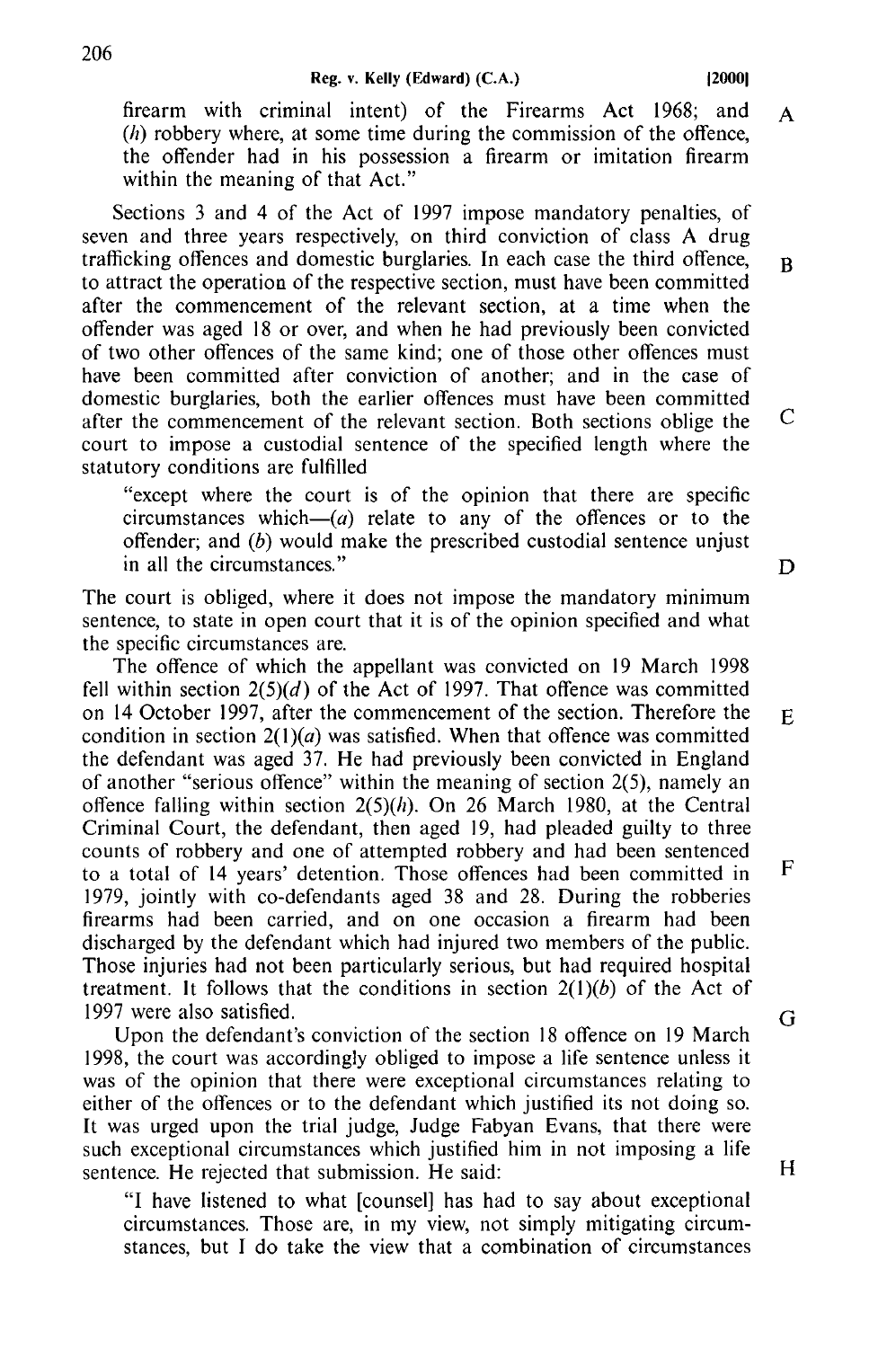may, in certain cases, amount to an exception to the consequence that  $\mathbf{A}$ otherwise inevitably follows in the sort of situation [in which] you find vourself. I do not see that the facts of the offence, or the original offence, and a comparison between the two, is of any assistance to you. I have considered, obviously, over the weeks that have elapsed whether your youth on the previous occasion in comparison to your present age is something I should take into account. I do not think it  $\overline{B}$ is. No weapon was used in this later offence, but it is fair to say that the vouths had stones and one, indeed, had a stick. I do not see that the *Hodeson* criteria (see Reg. v. Hodeson (1967) 52 Cr.App.R. 113) are relevant in the consideration that I have to have in passing the sentence that I do today. I take the view that in the circumstances the law requires me to pass a life sentence in accordance with the Crime (Sentences) Act 1997."  $\overline{C}$ 

# The construction of section 2

1 O.B.

Mr. Clegg for the defendant submitted that where the conditions in section  $2(1)$  were satisfied there was a statutory presumption that a life sentence should be imposed. But that was, he argued, a presumption which could be rebutted where there were exceptional circumstances relating to D either of the relevant "serious offences" or to the offender which justified it in not doing so. Mr. Clegg relied on a number of matters as amounting, cumulatively, to exceptional circumstances: the youth of the offender when he committed his first "serious offence" in 1979; the 18-year gap between the defendant's "serious offences;" the dissimilarity between the relevant "serious offences," the defendant's good record following release from his E 14-year sentence in 1988; and the fact that, within the genus of section 18 offences, the defendant's was not the most serious of its kind, lacking premeditation, the use of any weapon other than shod feet and the absence of injuries to the victim of the most serious kind. But most of all Mr. Clegg urged that this was a case in which, on the evidence, the defendant presented no continuing threat or danger to the public. The purpose of section 2, Mr. Clegg submitted, was to permit the indefinite F incarceration of those who presented a continuing threat or danger to the public; where no such threat or danger appeared, that was an exceptional circumstance which fully justified the court in declining to impose a life sentence or, as Mr. Clegg put it, which rebutted the presumption that such a sentence should follow.

The operation of section 2 is triggered by the commission of two offences falling within section  $2(5)$ , a disparate collection of serious G offences, all punishable by a maximum of life imprisonment. It is plain from the language of section  $2(1)$  that the section applies irrespective of the age of the offender when committing the first "serious offence," the interval of time between the two "serious offences" and the nature of the "serious offences" in question. Provided the offender (when aged 18 or more) has committed a "serious offence" after 1 October 1997, having  $H$ previously been convicted anywhere in the United Kingdom of another "serious offence," the court becomes subject to a mandatory duty to impose a life sentence. This duty is not correctly described as a presumption, since presumptions relate to evidence.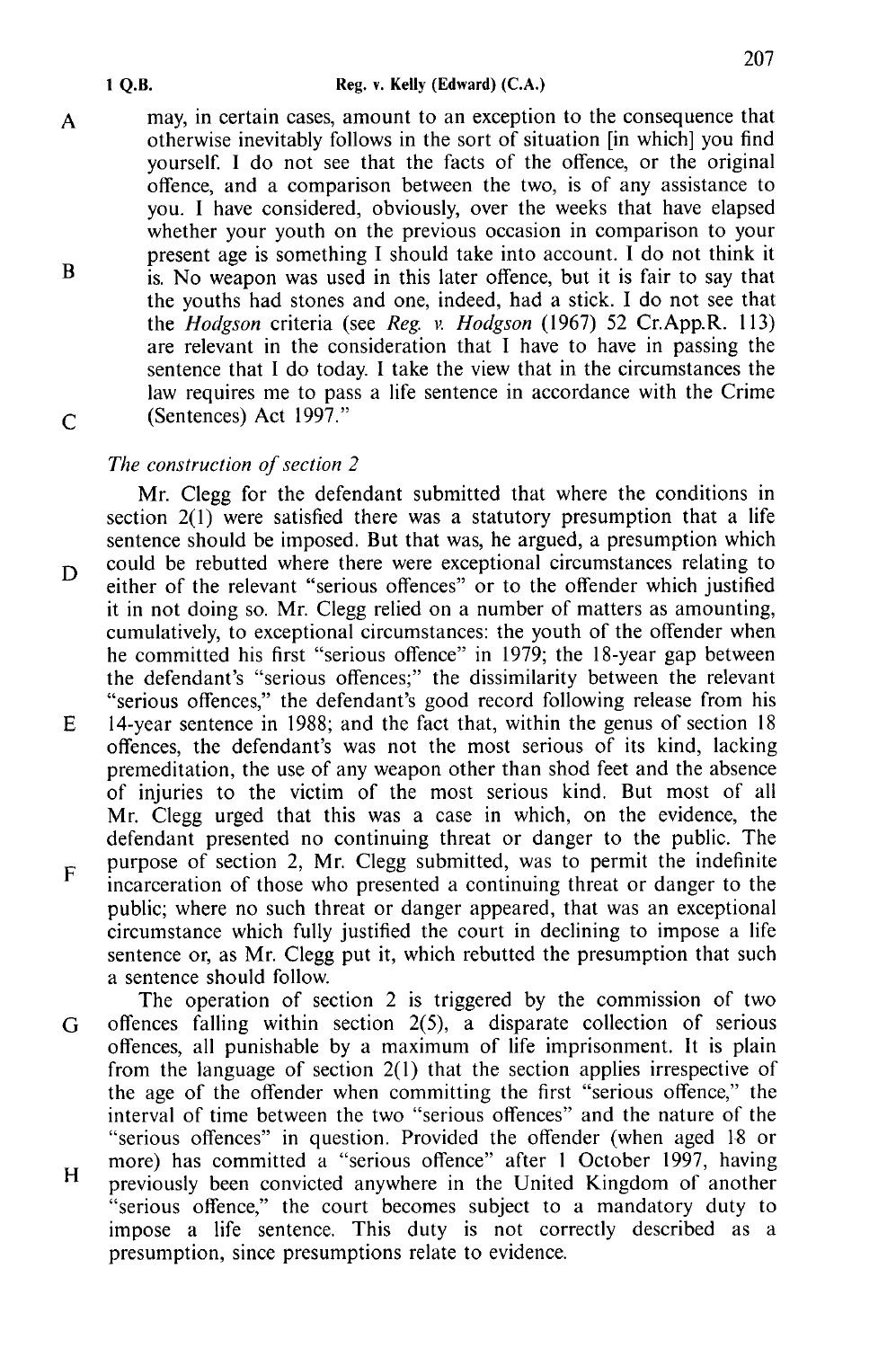Under section 2 the court is not relieved of the duty to impose a life sentence, as it is of the duty to impose the minimum mandatory penalties prescribed under sections 3 and 4, where it is of the opinion that there are special circumstances which would make the prescribed penalty unjust in all the circumstances. Parliament has not chosen to give the court the opportunity to exercise that judgment under section 2. But even under section 2 the mandatory duty imposed on the court is not absolute. It is relieved of the duty to impose a life sentence where two conditions are met: first, that the court is of the opinion that there are exceptional circumstances relating to either of the relevant offences or to the offender; and secondly, that the court is of the opinion that those exceptional circumstances justify the court in not imposing a life sentence. We must construe "exceptional" as an ordinary, familiar English adjective, and not as a term of art. It describes a circumstance which is such as to form an exception, which is out of the ordinary course, or unusual, or special, or uncommon. To be exceptional a circumstance need not be unique, or unprecedented, or very rare; but it cannot be one that is regularly, or routinely, or normally encountered. To relieve the court of its duty to impose a life sentence under section 2(2), however, circumstances must not only be exceptional but such as, in the opinion of the court, justify it in not imposing a life sentence, and in forming that opinion the court must have regard to the purpose of Parliament in enacting the section as derived from the Act itself and the White Paper on Protecting the Public ( 1996) (Cm. 3190) which preceded it. A B  $\mathcal{C}$ D

Before the enactment of section 2, the courts had and exercised the power to impose sentences of life imprisonment on offenders who had committed serious offences punishable with life imprisonment in cases where the offenders were judged to present a serious threat to the safety of the public, whether because of their mental instability or for other reasons, for a period which could not be predicted or foreseen at the time of sentence: see, for example, *Reg. v. Hodgson* ( 1967) 52 Cr.App.R. 113; *Reg. v. De Havilland* (1983) 5 Cr.App.R.(S.) 109; *Reg. v O'Dwyer* (1986) 86 Cr.App.R. 313; *Attorney-General's Reference (No. 34 of 1992)* (1993) 15 Cr.App.R.(S.) 167; *Attorney-General's Reference (No. 32 of 1996)* [1997] I Cr.App.R.(S.) 261. If a sentencing court failed to impose a life sentence in a case where such a sentence was called for, it was open to the Attorney-General to seek leave to refer such a case to the court under section 36 of the Criminal Justice Act 1988, as the foregoing references show. It must, however, be inferred that Parliament intended life sentences to be imposed in cases in which, under the existing law, they were not being imposed, whether because of the conditions which the courts had laid down to govern the exercise of the power to impose such sentences or because the courts were reluctant to exercise it. Otherwise there would have been no need to enact section 2. When, in any ordinary case, the conditions in section 2(1) were satisfied, Parliament plainly intended a life sentence to be imposed. E F G H

We have considered, singly and cumulatively, the matters relied on by Mr. Clegg as exceptional circumstances justifying non-imposition of a life sentence. We cannot regard the youth of the defendant when committing his first "serious offence" as unusual: he was already by 1980 a very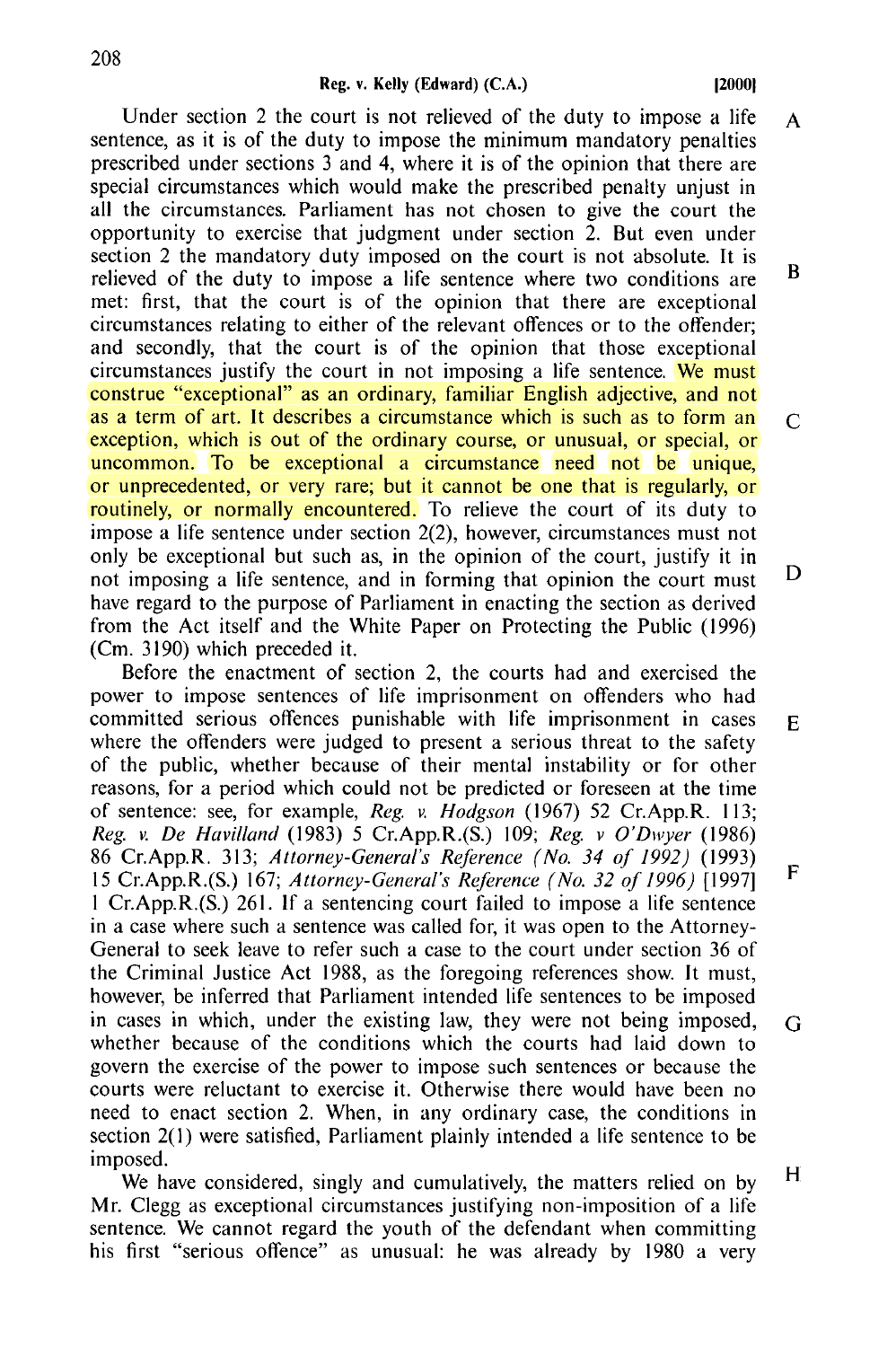- experienced offender, and the unhappy fact is that many very serious  $\mathbf{A}$ crimes are committed by very youthful defendants. It is true that there was an 18-vear interval between the commission of the defendant's two "serious offences." For eight of those years the defendant was in prison, but it does appear that on release he settled down and abstained from a life of crime. That is, of course, very much to his credit and a strong mitigating factor; but it can scarcely be called exceptional, and Parliament has not seen fit
- $\overline{\mathbf{R}}$ to provide that the two qualifying offences should be committed within a specified period. It is true that the defendant's "serious offences" were of different kinds, but the section lumps all these offences together and there is nothing to suggest that the imposition of a life sentence should depend on whether the offender has repeated the same "serious offence" or committed another. It is scarcely unusual for a defendant convicted of robbery involving the use of firearms on one occasion to be convicted of  $\mathcal{C}_{\mathcal{C}}$ causing grievous bodily harm with intent on another.

We readily accept that, but for the enactment of section 2, a court would not on the present facts have given serious consideration to imposition of a life sentence, and we would have expected such a sentence, if imposed, to have been varied on appeal. We must, however, accept, for reasons already given, that the object of section 2 was to alter the existing law by extending the power and imposing a duty to impose a life sentence. Despite Mr. Clegg's attractive submission, we cannot regard the defendant as a man who, on the evidence available when he was sentenced, presented no continuing threat or danger to the public. It is true that the probation report prepared for the sentencing judge was generally favourable to the defendant. His personal history is, however, in many (but not unusual)

- respects an unhappy one, with recurrent bouts of alcoholism, and the  $\mathbf{E}$ probation officer acknowledged that "there must be concern about future such incidents in which the public may be at risk of physical harm," although he considered that the defendant's capacity to take stock of his situation and seek and respond to external help, coupled with his increased age and knowledge of the dire consequences of future violence, were likely to decrease further the risk of similar offences on the defendant's eventual
- $\mathbf{F}$ release. In a psychiatric report prepared for the sentencing judge. Dr. Kennedy advised: "From a psychiatric point of view, Mr. Kelly could not be regarded as having a propensity for dangerous behaviour which is not amenable to treatment." He did not consider from a psychiatric point of view that there was sufficient evidence of an enduring tendency towards violence to others, nor did he regard the defendant's problems as untreatable. It would seem, however, that he regarded the defendant as a G man whose problems, if untreated, might lead to further violence.

We cannot fault the judge's approach to the application of section 2. In our judgment there were no "exceptional circumstances" relating to either of the defendant's offences or to him which justified the court in not exercising its mandatory duty to impose a life sentence.

#### H The European Convention of Human Rights

Mr. Clegg of course accepted that the European Convention forms no part of our domestic law, since the main provisions of the Human Rights Act 1998 have not as yet been brought into force. But he submitted, in

D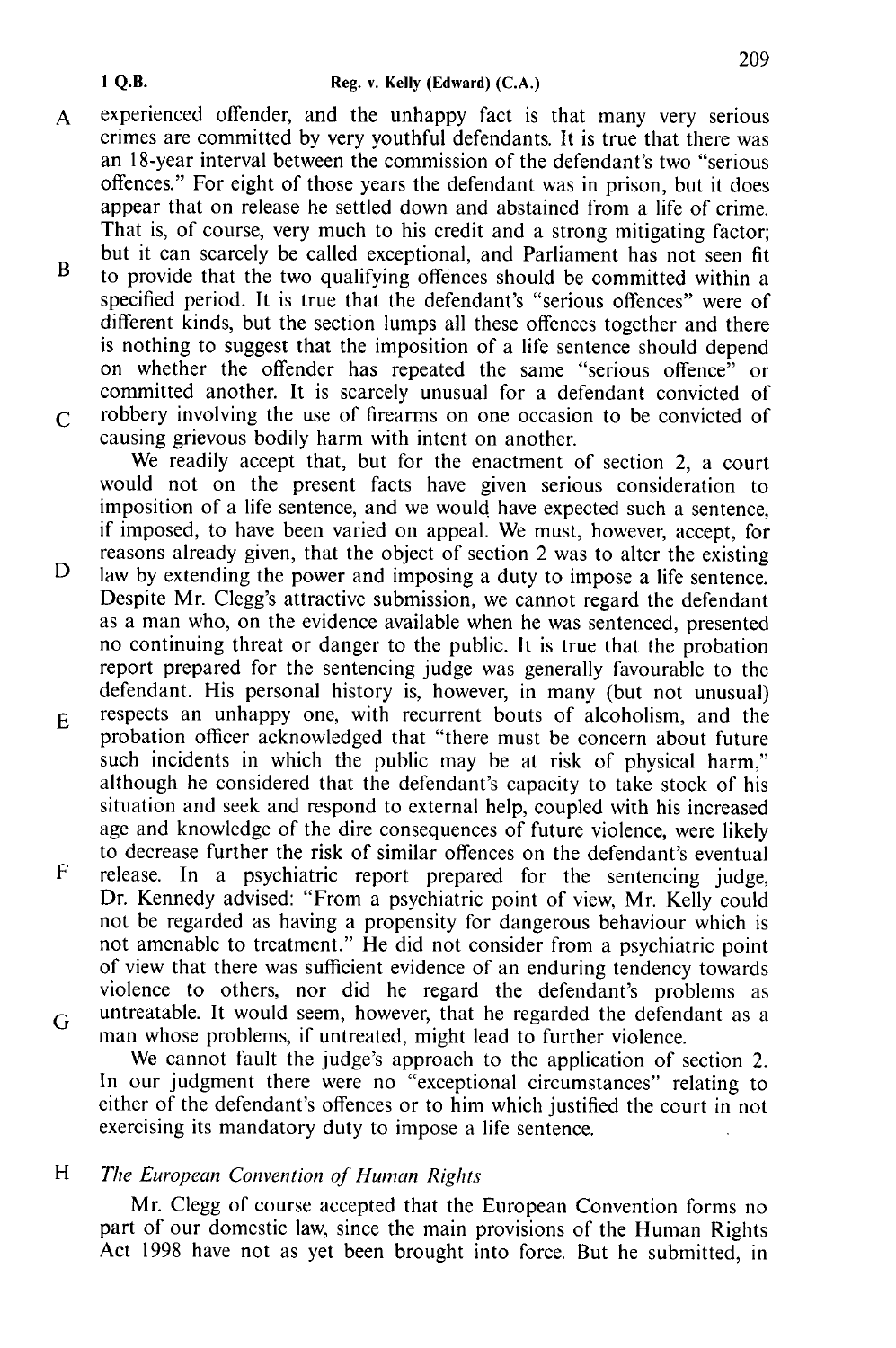reliance particularly on the observations of Lord Bridge of Harwich in  $\mathbf{A}$ Reg. v. Secretary of State for the Home Department, Ex parte Brind [1991] 1 A.C. 696, 747, that where domestic legislation is ambiguous in the sense of bearing alternative meanings one of which does and the other of which does not conform with the European Convention, Parliament will be presumed to have intended to legislate conformably with our international obligations. In reliance on articles 3 and 5 of the European Convention,  $\overline{B}$ Mr. Clegg argued that the court should construe section 2 as precluding imposition of a life sentence on a defendant who was shown not to represent a continuing danger to the public.

We hope that we shall not be thought discourteous if we decline to address this argument in detail. Recourse to the Convention as an aid to construction of domestic legislation is still permissible only in cases of ambiguity; we find no ambiguity at all in section 2. In any event, as already pointed out, we do not find it possible to regard the defendant as a man who is shown not to represent a continuing danger to the public. In these circumstances, we think it preferable that consideration of the conformity of section 2 with the Convention should be deferred until that issue comes before the court for authoritative decision.

#### The term specified under section 28 of the Act of 1997

The procedure to be adopted when specifying a term under section 28 of the Act of 1997 on imposition of a discretionary life sentence was explained by this court in detail in Reg. v.  $M$ . (Discretionary Life Sentence) [1999] 1 W.L.R. 485. It is unnecessary for us to repeat that explanation. From it two points of relevance to this appeal emerge. First, the period to be specified under section 28(3) should ordinarily, although not invariably, approximate to one-half of the determinate sentence which the court would have imposed had it not imposed a discretionary life sentence. The element of public protection which influences the length of many determinate sentences is, in the case of a discretionary life sentence, provided by the Parole Board's scrutiny of a defendant's release. Secondly, because a defendant will not otherwise receive credit for any time which he may have spent in custody for the offence in question before sentence, the court should take that time into account in fixing the specified period under section  $28(3)$ .

We must accordingly begin by considering what determinate sentence would have been appropriate for this offence had a determinate sentence been imposed. Our attention has been drawn to certain recent authorities, in particular Attorney-General's Reference (No. 35 of 1995) [1996] G 1 Cr.App.R.(S.) 413; Attorney-General's Reference (No. 47 of 1994) (1995) 16 Cr.App.R.(S.) 865; Reg. v. Coles (Barrie) [1997] 2 Cr.App.R.(S) 95 and Reg. v. Richards [1998] 1 Cr.App.R.(S.) 87. We bear in mind the mitigating factors on which the defendant can rely. We also bear in mind that the defendant did not earn the discount which a plea of guilty would have brought. In our judgment the appropriate determinate sentence in this case  $H$ would have been one of six years' imprisonment. Although the sentencing judge did not indicate the length of the determinate sentence which he would have imposed had he not held section 2 to apply, we infer that he was probably envisaging a determinate sentence of approximately this

D

E

F

 $\mathcal{C}$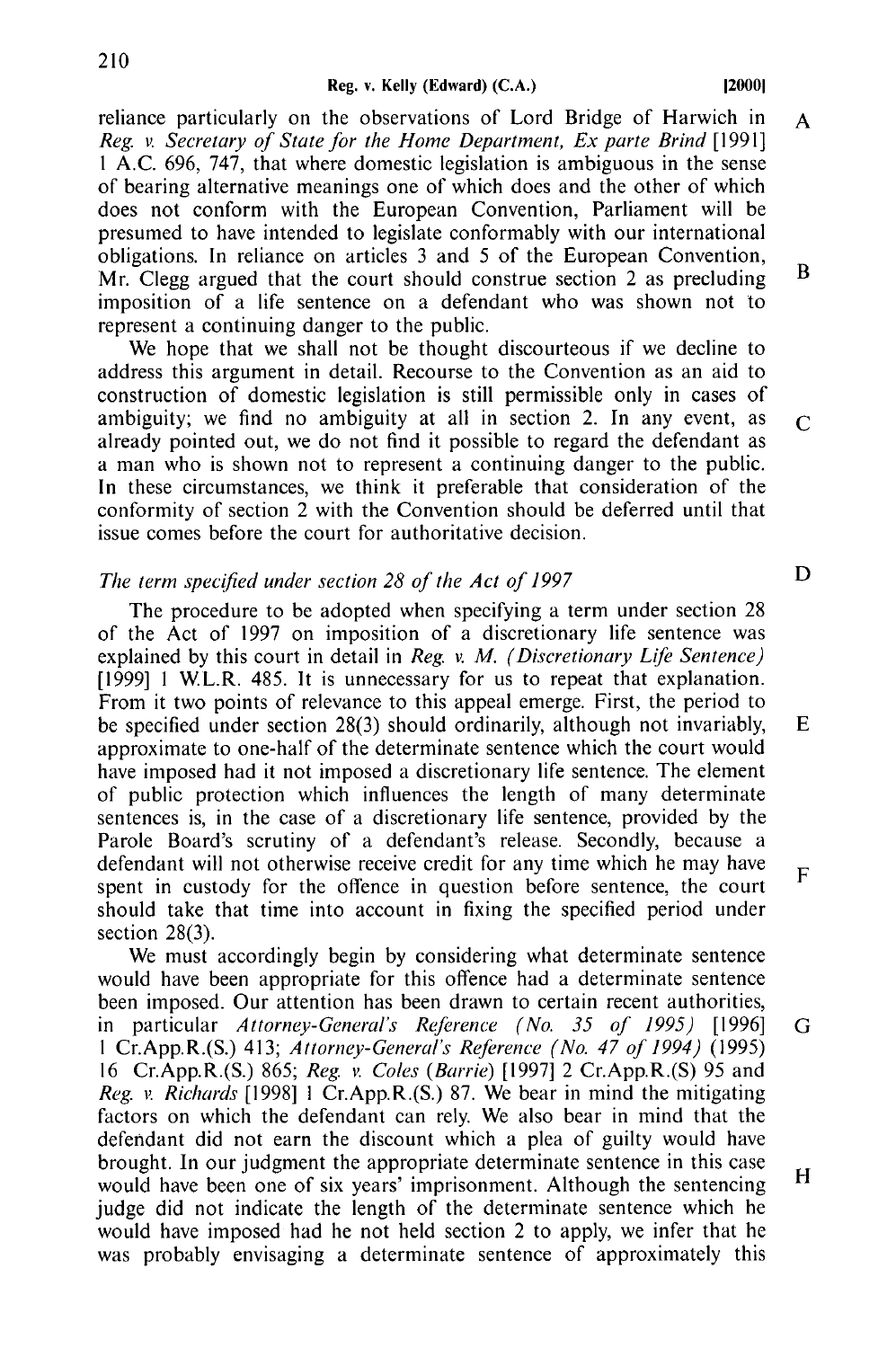length. If half of the appropriate determinate term is taken for section 28  $\mathbf{A}$ purposes, we reach a figure of three years.

The judge did not in his sentencing remarks allude to the period, of between six and seven months, which the defendant had spent in custody before trial, and it does not appear that he took account of this (or decided not to take account of it) when specifying four years as the minimum term to be served.

We can see no good reason why the defendant should not receive credit for the time which he spent in custody before sentence, and we accordingly reduce the specified term from three years to  $2\frac{1}{2}$  years. It is in our judgment very important that judges should, when specifying the period to be served under section 28, not only state what the determinate period would have been if a determinate term had been imposed (as indicated in Reg.  $\nu$ , M. *(Discretionary Life Sentence)* [1999] 1 W.L.R. 485, 491, 492), but also state

 $\mathcal{C}$ publicly whether the period specified under section 28(3) is being reduced to take account of time spent by the defendant in custody before sentence and, if not, the reasons for not following that course.

For reasons given in this section of the judgment, we allow the appeal and quash the judge's specification of four years as the term to be served under section 28 and substitute the period of  $2\frac{1}{2}$  years. To that extent the appeal succeeds.

## REGINA V SANDEORD

On 18 June 1998 in the Crown Court at Southwark the defendant, Terence James Sandford, was convicted before Mr. Recorder Tudor Owen and a jury of one offence of wounding with intent to do grievous bodily harm and one offence of assault occasioning actual bodily harm. On 10 July 1998 he was sentenced to eight years' imprisonment on the first count and to 30 months' imprisonment concurrent on the second, making a total of eight years' imprisonment.

The eight year sentence has prompted two applications. The first is by the Attorney-General who seeks the leave of the court under section 36 of  $\mathbf{F}$ the Criminal Justice Act 1988 to refer the sentence to the court as unduly lenient. By section 36(2) the Attorney-General is permitted to make such an application if it appears to him that the judge erred in law as to his powers of sentencing or failed to impose the sentence required by section 2(2) of the Crime (Sentences) Act 1997. The Attorney-General contends that the judge should have imposed an automatic life sentence under section  $2(2)$  of the Act of 1997. The second application is by the G defendant, who seeks leave to appeal against the sentence of eight years' imprisonment under sections 9 and 11 of the Criminal Appeal Act 1968. This application has been referred directly to the full court.

These applications have been heard in conjunction with the appeal in Reg. v. Kelly, since a common point on the construction and application of section 2 of the Act of 1997 arises. Mr. Lovell-Pank, who represented this H defendant, adopted the argument advanced by Mr. Clegg in Reg. v. Kelly, and presented argument of his own. We shall not in this judgment repeat materials we have cited in that one, nor the construction we put upon them.

1 O.B.

 $\overline{\mathbf{B}}$ 

D

 $E$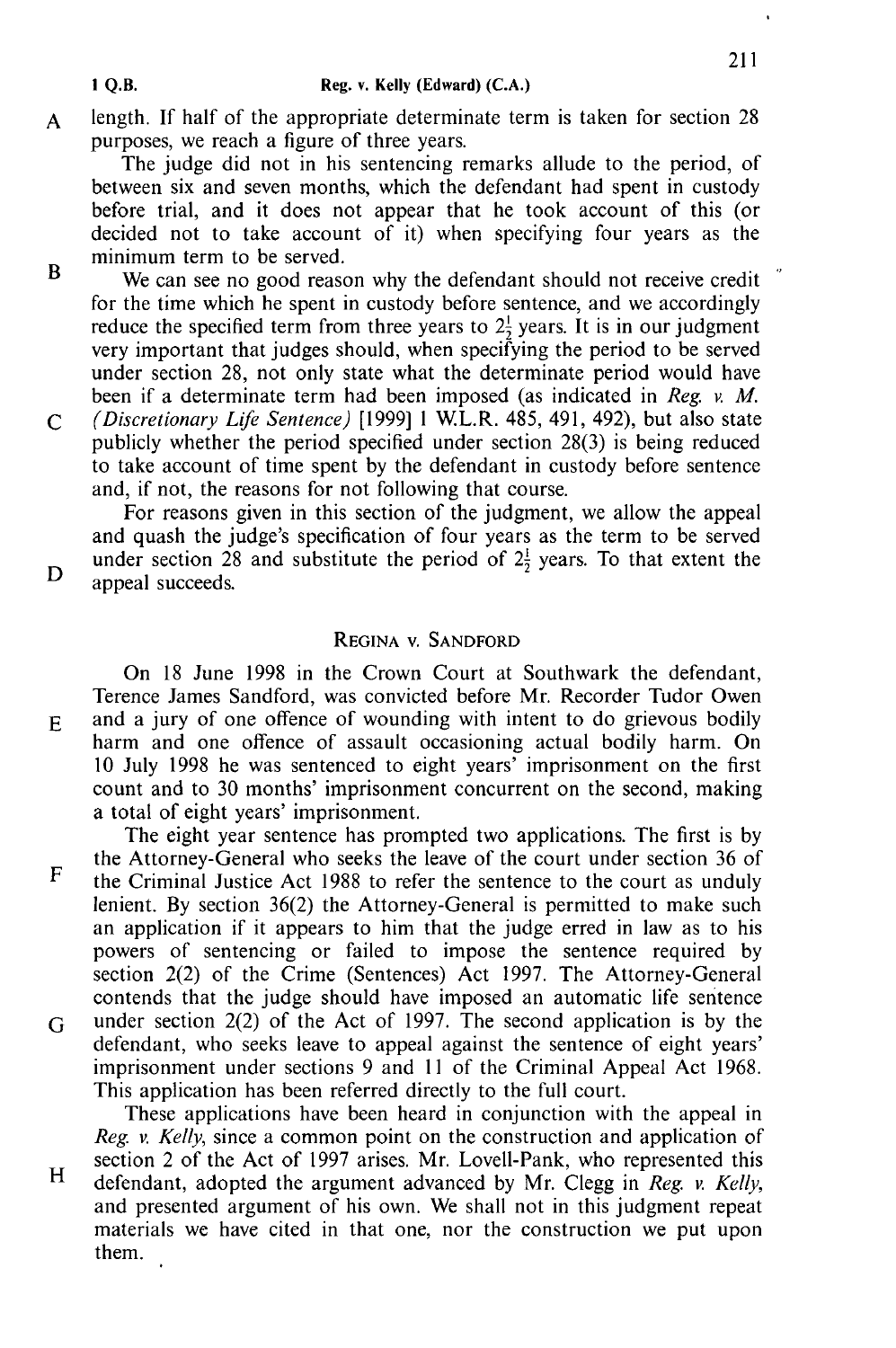The offences for which the defendant was sentenced on 10 July 1998 A were committed on 2 December 1997. At about 9 p.m. on that date a group of four friends, two men and two women, went to a restaurant in Pimlico in London. This group included the victim of this offence, Wessam Barakat. Later that same evening the defendant arrived at the restaurant with two other men who have not been identified or apprehended. Following their arrival at the premises one of the defendant's companions  $\overline{\mathbf{R}}$ spoke to Barakat and became ill-tempered. The defendant and his friends then became abusive towards Barakat's group which had, until then, been sitting quietly at a table near the bar. The defendant threatened Barakat with violence, and then the three men attacked both Barakat and his male friend. Both the defendant and his two companions threw punches at Barakat and the other man. In the course of the attack the defendant smashed a glass on the table and pushed it into Barakat's face. He then  $\overline{C}$ struck Barakat twice with the broken glass, once on the head and once on his right arm. The other victim received blows from one of the defendant's companions while being held by the other, and was probably knocked unconscious. A customer at the restaurant described the defendant's behaviour as "berserk" and stated that he (the defendant) was clearly the main instigator of the violence. The defendant and his two companions D left the premises. Barakat was taken to hospital and was found on examination to have suffered a large cut over the left side of his face, a smaller curved cut over the top of the left side of his head, three small areas of abrasion above his left evebrow and a cut to his right upper arm. The wounds were cleaned and closed with one deep stitch and 18 skin stitches. The other victim was also taken to hospital and on examination was found to have suffered a mild swelling below his left eye, mild bruising F. over the left side of his jaw and an area of abrasion and bruising on the left side of his back. He also suffered a cracked tooth and numerous bruises and scratches.

The defendant was arrested on 11 February 1998 and was identified at an identity parade. He declined to be interviewed about the offences. At his trial he denied guilt.

F The defendant has a long record of offending which includes 31 previous convictions (involving 20 court appearances between 1986 and 1998 inclusive) for a variety of offences, some of them offences of violence. Notable for present purposes are convictions for having an imitation firearm with intent to commit an indictable offence contrary to section 18 of the Firearms Act 1968 and aggravated burglary contrary to section 10 of the Theft Act 1968. For these offences the defendant was sentenced in G the Crown Court at St. Albans on 10 December 1990 to 12 months' and 30 months' detention in a young offender institution concurrently. The offence against section 18 of the Firearms Act falls within section  $2(5)(g)$ of the Act of 1997. The burglary was aggravated because the defendant, when committing it, had with him an imitation firearm. These offences were committed on 14 August 1990 when the defendant, with another  $H$ man, went to the address of the other man's uncle who had a roofing business in Luton. They entered the premises and there stole wage packets and their contents to the value of £4,000, having with them an imitation hand gun. It was the other man who had the imitation firearm, but this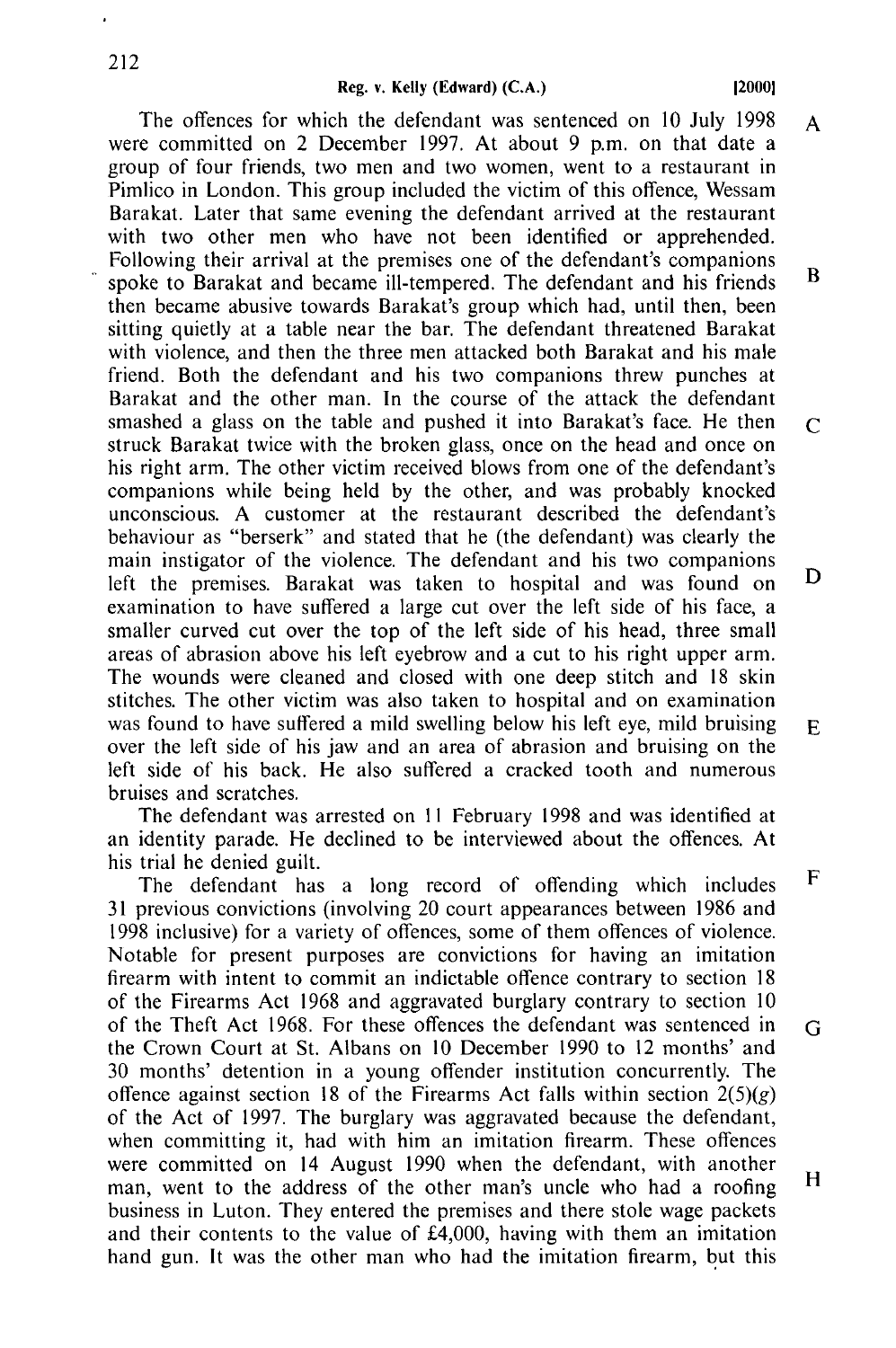- 1 Q.B.
- was shown to the victim at the burgled premises who was put in fear and  $\mathbf{A}$ as a result handed over the money. No violence was used. Both of the intruders were dressed in balaclavas.

In February 1996 in the Crown Court at Southwark the defendant was sentenced to 30 months' imprisonment for an offence of robbery at an offlicence in Chelsea shortly before 10 p.m., when the defendant and another entered the shop both armed with knives. Two days later, on 25 February

 $\overline{B}$ 

1996, for two offences of assaulting a police officer, the defendant was sentenced to a total of three months' imprisonment.

The offence of wounding with intent of which the defendant was convicted at Southwark on 18 June 1998 was aggravated, the Attorney-General submits, by the brutal and unprovoked nature of the attack, the use of a glass as a weapon, the breaking of the glass before its use, the use

of violence in a public restaurant upon victims minding their own business  $\overline{C}$ and the extent and seriousness of the injuries suffered by Barakat. The defendant did not plead guilty, and the Attorney-General submits that the case has no mitigating features. Pointing to the defendant's previous conviction of an offence within section  $2(5)(g)$  of the Act of 1997, the Attorney-General submits that the court was obliged to impose a life sentence and that there were no exceptional circumstances relating to either D of the offences or to the defendant which justified it in not doing so.

It is in our judgment plain that the conditions in section  $2(1)(a)$  and (b) of the Act of 1997 were fulfilled. The court was therefore bound to impose a life sentence unless the case fell within the exception. The recorder concluded that it did. In the course of his sentencing remarks he said:

E "I have to ask myself, in the circumstances, whether there are exceptional circumstances here, relating either to you or to the offences, which would enable me not to pass a sentence of life imprisonment. I say this to you, your counsel has persuaded me, but I stress this, only just. You have escaped a life sentence by the narrowest possible margin. But, at the end of the day, I am persuaded, but only just, not to do so in this case. The exceptional circumstance F upon which I am persuaded is that the offence in 1990, although a qualifying offence and, at first sight, a very serious matter, was actually dealt with by the court by a sentence of 12 months' detention in a young offender institution. I accept the submissions put forward, this legislation is designed to deal with the most serious criminals in our society. You are fast becoming so. But I am persuaded to look at the circumstances of that earlier offence. It was open to the learned judge G on that occasion to pass a sentence far greater than one of 12 months' imprisonment . . . in my judgment, there is an exceptional circumstance here relating to the earlier offence, and I accept the argument which was advanced by [counsel] that, although at first sight a serious matter, and although technically within the meaning of the Act a serious offence, the fact remains that you were dealt with by way of a sentence H of 12 months' detention in a young offender institution. And even taking both counts together, it was a total of 30 months in circumstances where the judge would have been able to pass a much longer sentence had he considered it appropriate to do so."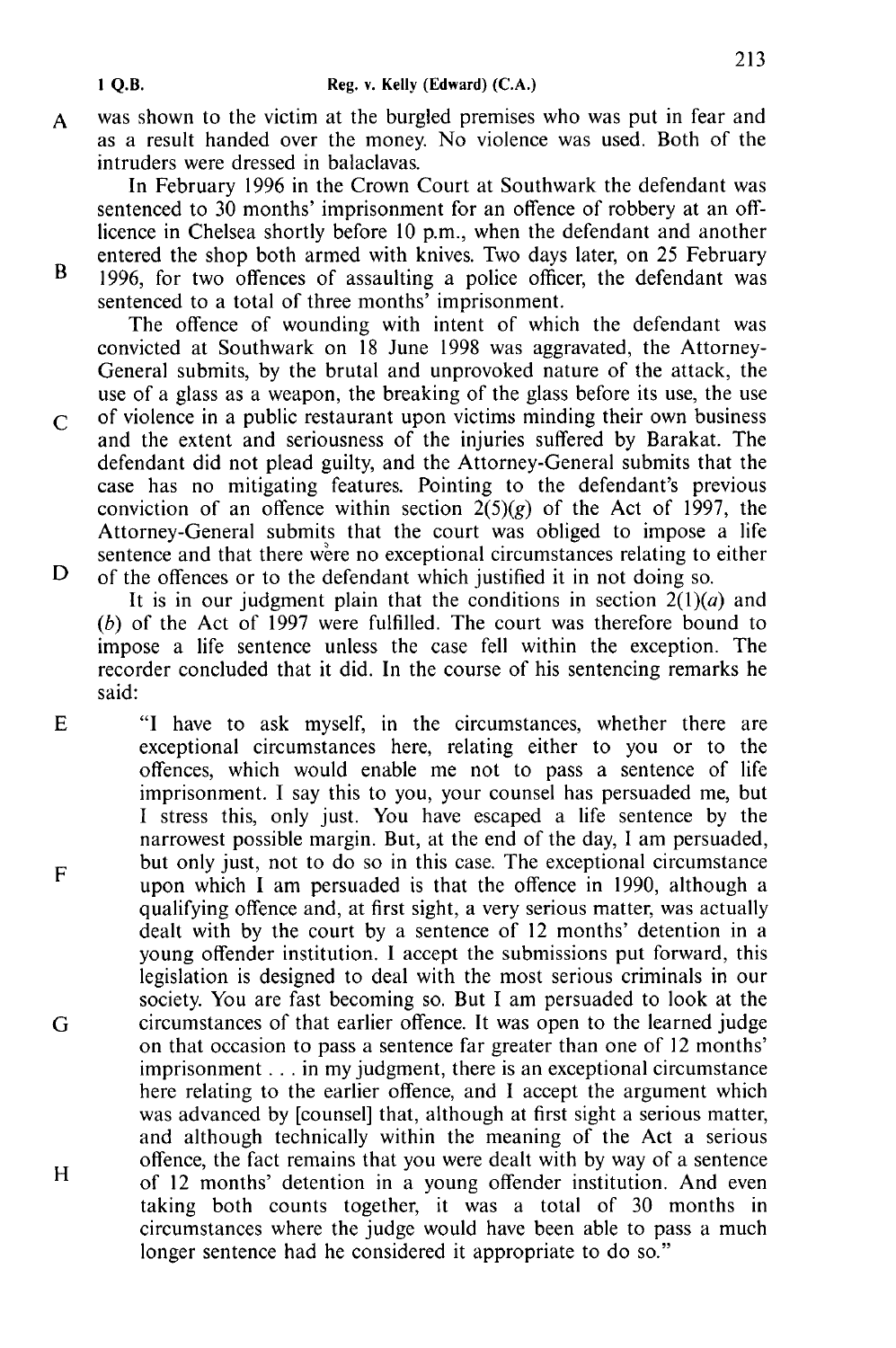120001

The probation officer in this case advised:

"However, regrettably, it appears that when he is under the influence of alcohol, he loses control and then represents a significant risk, both to the community and to himself. I am of the opinion that until he gains insight into his role in these offences and the underlying issues that led to his behaviour, he remains at risk of reoffending in the future."

The medical report read:

"Three threads emerge from Mr. Sandford's background: his emerging alcohol dependence, his violence and his increasing 'institutionalisation.' He is now alcohol dependent and he uses violence as a way of securing the (relative) security of prison."

 $\mathsf{C}$ The sole question on the Attorney-General's application is whether the recorder was entitled to form the opinion that there were exceptional circumstances relating to either of the defendant's offences or to him which justified the recorder in not imposing a life sentence. We conclude that he was not so entitled. When sentence was passed at St. Albans in December 1990 the defendant was only 18, and the term imposed was very much longer than any sentence he had served before. Although the sentence D imposed for the firearms offence was 12 months, the possession of the imitation firearm was an essential ingredient of the aggravated burglary for which he was sentenced to 30 months. The authorities show that sentences imposed for firearms offences are often low, and often too low, particularly when a defendant is sentenced for other more substantial offences: see Reg. v. Avis [1998] 2 Cr. App. R. (S.) 178. On any showing, the offences for which the defendant was sentenced in December 1990 were far from trivial, and  $E$ nothing in the court's sentence imposed then suggests that the court took any other view.

We grant the Attorney-General leave to refer this sentence to the court. We accept his submission that the sentence was unduly lenient, inasmuch as the recorder failed to impose the sentence required by section  $2(2)$  of the Act of 1997. We accordingly quash the sentence of eight years imposed on the defendant and in place of it pass a sentence of life imprisonment.

That obliges us to consider the term which we should specify for the purposes of section 28 of the Act of 1997.

This was, as the Attorney-General rightly submitted, a brutal and unprovoked attack, aggravated by use of a glass deliberately broken to cause injury to a peaceable by stander by a defendant with a propensity to violence. We consider that the appropriate determinate sentence, following conviction, would have been seven years. For purposes of section 28 we would specify  $3\frac{1}{2}$  years as the term to be served. But we are told that the defendant was in custody for three months and 12 days for these offences (excluding a period of confinement for other offences) before sentence. We think it fair to reduce the specified period to take account of that time in custody, and accordingly specify a period of  $3\frac{1}{4}$  years under section 28.

In the light of this outcome the defendant's application for leave to appeal will be refused. We do, however, accept Mr. Lovell-Pank's submission that the eight-year term imposed by the recorder was somewhat too long, as our foregoing judgment makes plain.

 $\mathbf{B}$ 

 $\mathbf{A}$ 

 $\mathbf{F}$ 

G

 $H_{\rm}$